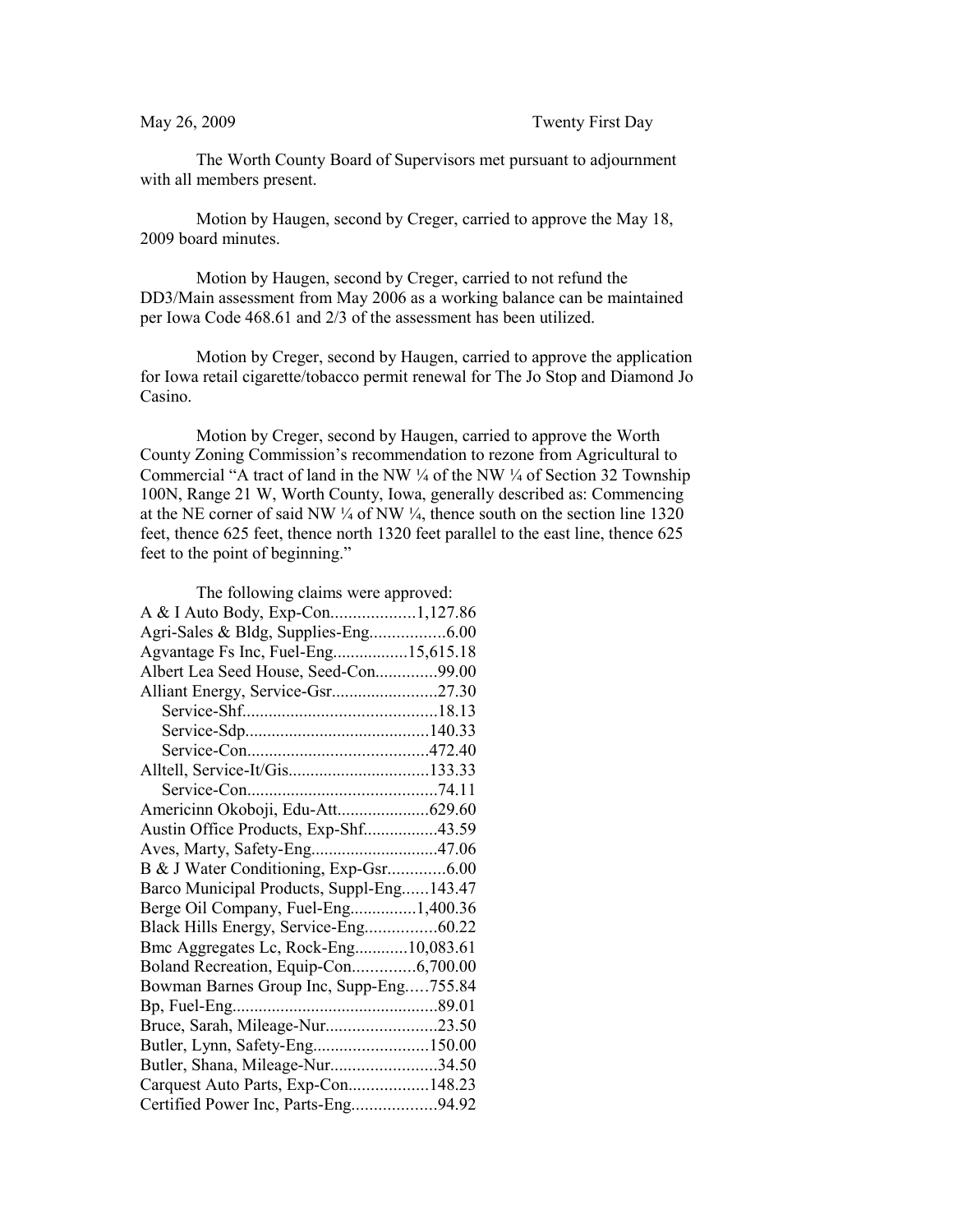| City of Northwood, Service-Con17.00        |  |
|--------------------------------------------|--|
|                                            |  |
|                                            |  |
| Community Care Inc, Service-Mha173.47      |  |
| Computer Assistants, Exp-Att200.00         |  |
| County Case Management, Dues-Mha264.00     |  |
|                                            |  |
| Dave Syverson Ford Truck, Parts-Eng6.90    |  |
| Dept of Public Defense, Edu-Shf285.00      |  |
| Dorsey, Kelli, Mileage-Nur10.50            |  |
| Electronic Engineering, Service-Shf235.30  |  |
|                                            |  |
| Falkstone Llc, Exp-Con139.59               |  |
| Fallgatter's Market, Supplies-Con38.07     |  |
| Feder's Prairie Seed Co., Seed-Con71.25    |  |
| Greve Law Office, Rent-Att300.00           |  |
| Greve, Jeff, Mileage-Att45.90              |  |
|                                            |  |
| Hanson, Jeanette, Mileage-Hha171.50        |  |
| Hartman, Lisa, Mileage-Nur1.00             |  |
| Heartland Power Coop, Service-Con56.00     |  |
| Heiman Inc, Supplies-Ema41.95              |  |
|                                            |  |
| Hope Haven, Service-Mha364.00              |  |
|                                            |  |
|                                            |  |
| Hopperstad, Jerry, Exp-Asr180.00           |  |
|                                            |  |
| Huebner, Cheryl, Mileage-Nur76.20          |  |
| Hygienic Laboratory Acct, Exp-Con11.00     |  |
|                                            |  |
| Interstate Motor Trucks, Parts-Eng52.51    |  |
| Iowa Dept of Human Serv, Serv-Mha933.60    |  |
|                                            |  |
|                                            |  |
| Iowa Office Supply Inc, Supplies-Eng137.75 |  |
| Iowa Prison Industries, Signs-Con22.90     |  |
| Iowa Recycling Associates, Dues-Sdp150.00  |  |
|                                            |  |
| Johnson, Teresa, Mileage-Nur65.00          |  |
| Kathleen's Care Inc., Service-Mha1,449.00  |  |
| L R Falk Const Co, Rock-Eng1,148.87        |  |
|                                            |  |
| Larsons Hardware Hank &, Exp-Ema12.57      |  |
|                                            |  |
| Low's Standard, Fuel-Asr28.20              |  |
| Manly Junction Signal, Service-Sup838.15   |  |
|                                            |  |
|                                            |  |
| Manly Police Dept, Service-Att30.00        |  |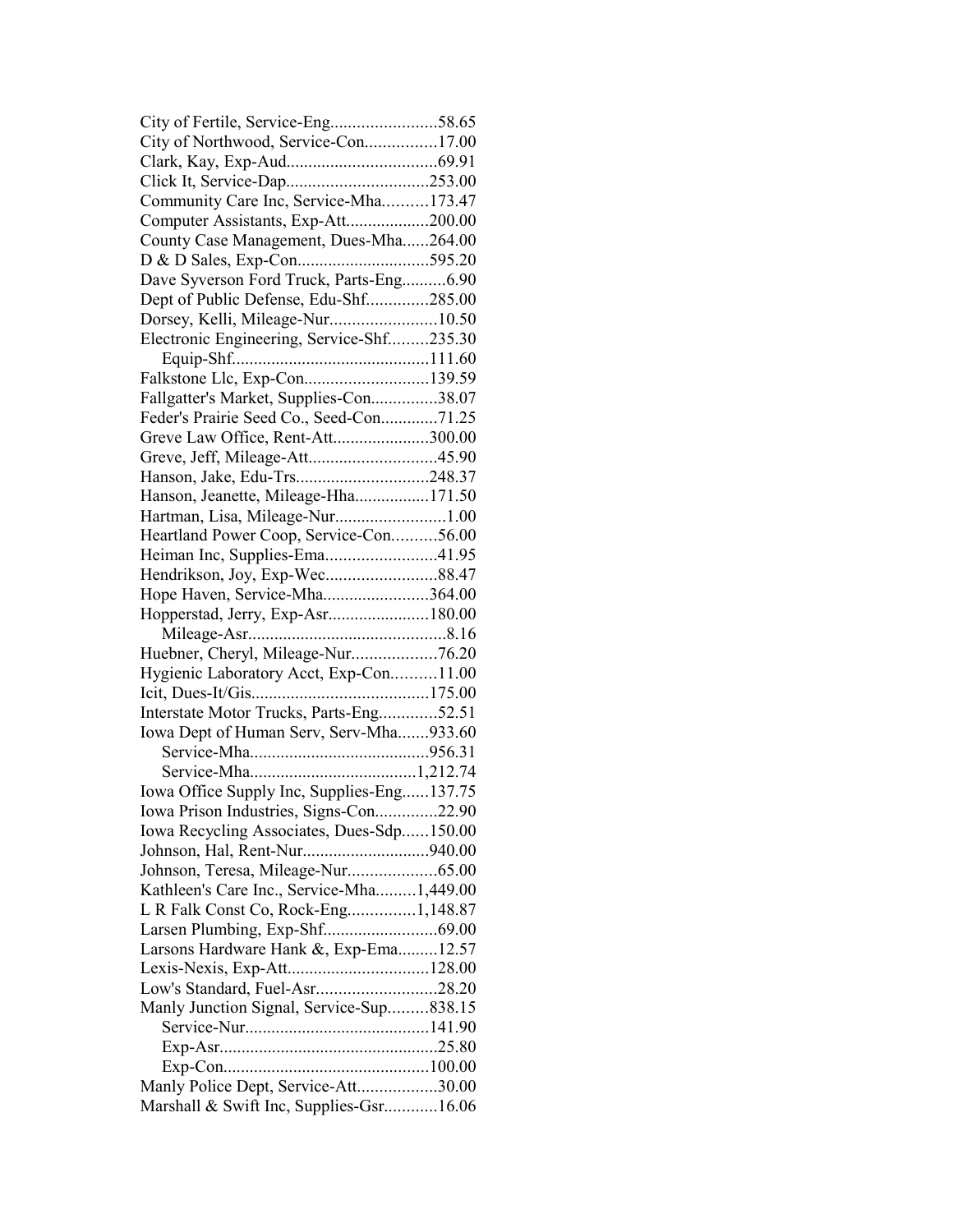| Martin Bros Dist Co. Inc, Suppl-Gsr442.97   |  |
|---------------------------------------------|--|
| Martin Marietta Aggreg, Rock-Eng7,969.06    |  |
| Martinson, Dan, Exp-Asr180.00               |  |
|                                             |  |
| Mason City Business Syst, Serv-Dap141.98    |  |
|                                             |  |
|                                             |  |
|                                             |  |
| Medline Industries Inc., Supplies-Nur327.36 |  |
| Menards, Supplies-Ema77.03                  |  |
|                                             |  |
| Mental Health Center, Service-Mha5,338.12   |  |
| Mercy Medical Center, Service-Mex731.85     |  |
| Metal Culverts Inc, Exp-Con531.60           |  |
| Mitchell Co Care Facilit, Serv-Mha2,328.10  |  |
| Mitchell Co Sheriff, Service-Att57.00       |  |
|                                             |  |
| Napa Auto Parts, Parts-Eng14.76             |  |
| Next Generation Technolo, Serv-Mha837.34    |  |
| North Iowa Vocational, Service-Mha655.08    |  |
| Northwood Anchor, Service930.07             |  |
|                                             |  |
|                                             |  |
| Northwood Electric Inc, Service-Gsr52.46    |  |
| Northwood Lumber Co, Exp-Con169.11          |  |
| Northwood True Value, Supplies-Ema3.64      |  |
| Northwood Welding Inc, Suppl-Eng113.91      |  |
| Northwoods State Bank, Pyt-Ndp115,800.00    |  |
|                                             |  |
|                                             |  |
|                                             |  |
| Pathology Associates, Service-Mex1,200.00   |  |
|                                             |  |
| Pritchard's of Northwood, Exp-Con93.30      |  |
| Quill Corporation, Supplies-Nur162.68       |  |
|                                             |  |
|                                             |  |
|                                             |  |
|                                             |  |
|                                             |  |
| Rohne, Joel, Edu-It/Gis143.82               |  |
| Romig, Mike, Exp-Asr180.00                  |  |
|                                             |  |
| S & S Locker, Supplies-Ema20.92             |  |
| S & S Malek Brothers, Service-Gsr450.00     |  |
| Schumacher's Nursery, Exp-Con187.80         |  |
| Spahn & Rose Lumber Co, Suppl-Ema21.89      |  |
|                                             |  |
| Staples Credit Plan, Supplies-Nur106.76     |  |
|                                             |  |